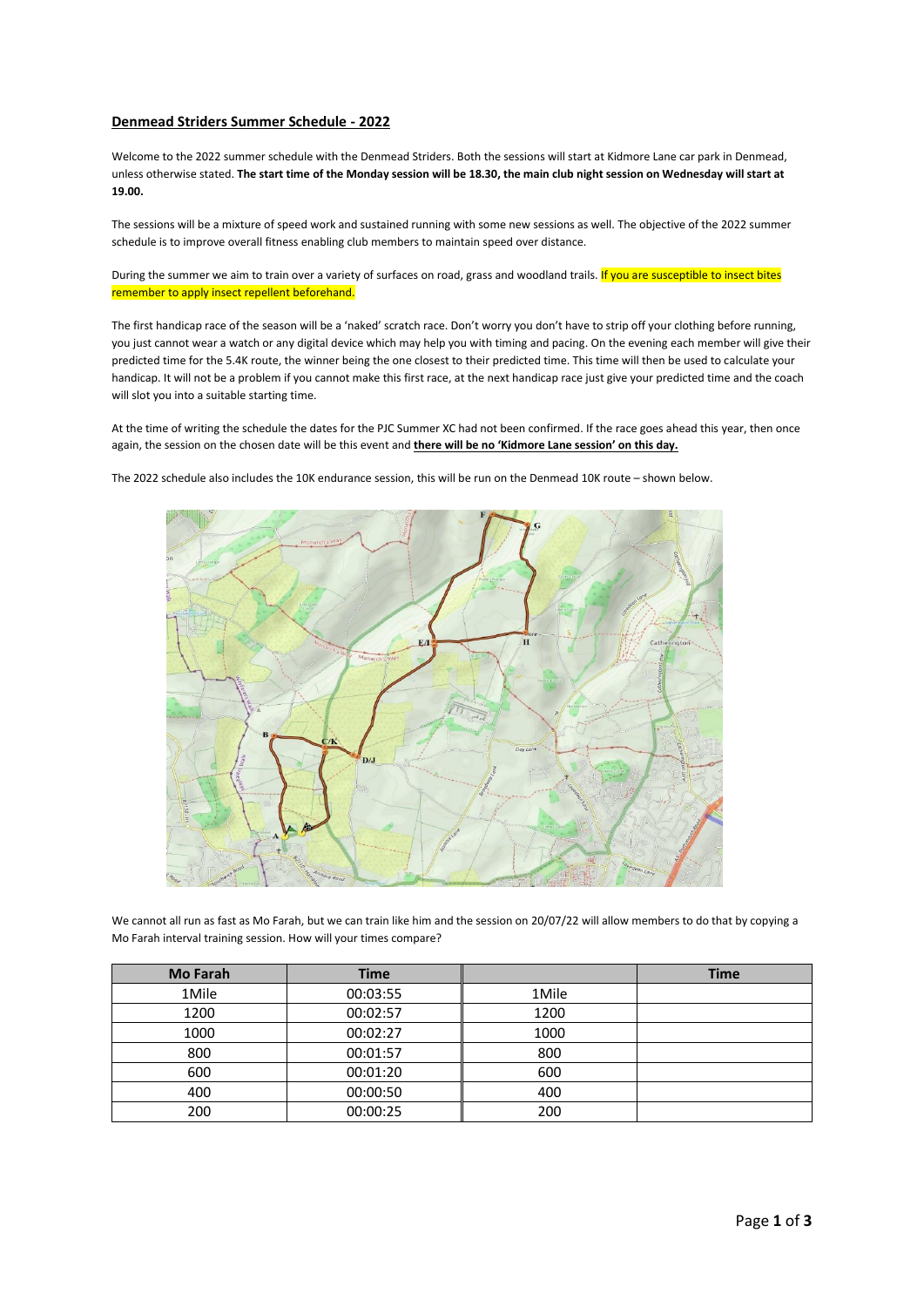This summer schedule sees the introduction of two new sessions, one which is a variation on hill session. The idea behind the session is to simulate race terrain conditions along with improving speed and endurance. The session will be run on the Pit Loop and will be a mixture of incline, declines and flats.



The second session is a competitive session, where you partner up with someone of the same running ability and start at the same point. The idea being you run in opposite directions and the aim is to get back before your partner. The route uses the perimeter of the playing field and is approximately 500m.



Your body needs to train in order to become accustomed to the faster pace of speed work. Listen carefully to the coaches, run at the pace directed and take the full recovery specified. During the interval, even on warm summer evenings it is important to keep moving to prevent muscles getting cold and causing injury.

During the warmer weather, it is essential to stay hydrated so you can train at your best, it is better to drink little and often during the day so you are well hydrated. It is also a good idea to bring some water along to the session so you can 'top up' during the rest interval.